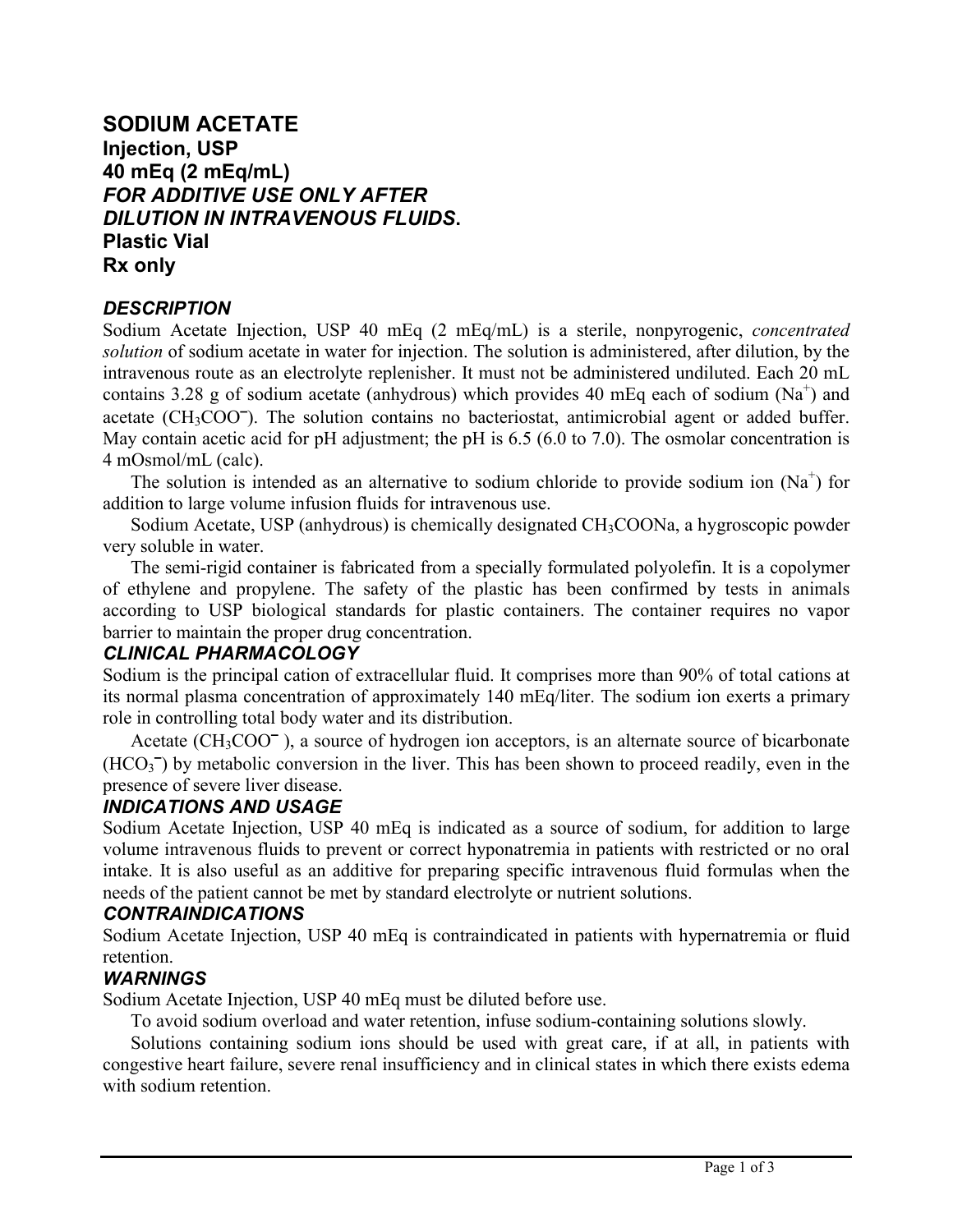In patients with diminished renal function, administration of solutions containing sodium ions may result in sodium retention.

Solutions containing acetate ions should be used with great care in patients with metabolic or respiratory alkalosis. Acetate should be administered with great care in those conditions in which there is an increased level or an impaired utilization of this ion, such as severe hepatic insufficiency.

The intravenous administration of this solution (after appropriate dilution) can cause fluid and/or solute overloading resulting in dilution of other serum electrolyte concentrations, overhydration, congested states or pulmonary edema. Excessive administration of potassium free solutions may result in significant hypokalemia.

WARNING: This product contains aluminum that may be toxic. Aluminum may reach toxic levels with prolonged parenteral administration if kidney function is impaired. Premature neonates are particularly at risk because their kidneys are immature, and they require large amounts of calcium and phosphate solutions, which contain aluminum.

Research indicates that patients with impaired kidney function, including premature neonates, who receive parenteral levels of aluminum at greater than 4 to 5 mcg/kg/day accumulate aluminum at levels associated with central nervous system and bone toxicity. Tissue loading may occur at even lower rates of administration.

### *PRECAUTIONS*

Do not administer unless solution is clear and seal is intact. Discard unused portion.

Sodium replacement therapy should be guided primarily by the serum sodium level.

Caution should be exercised in administering sodium-containing solutions to patients with severe renal function impairment, cirrhosis, cardiac failure, or other edematous or sodium-retaining states, as well as in patients with oliguria or anuria.

Caution must be exercised in the administration of parenteral fluids, especially those containing sodium ions, to patients receiving corticosteroids or corticotropin.

Solutions containing acetate ions should be used with caution as excess administration may result in metabolic alkalosis.

*Pregnancy:* Animal reproduction studies have not been conducted with sodium acetate. It is also not known whether sodium acetate can cause fetal harm when administered to a pregnant woman or can affect reproduction capacity. Sodium acetate should be given to a pregnant woman only if clearly needed.

*Pediatric Use:* Safety and effectiveness have been established in the age groups infant to adolescent.

*Geriatric Use:* An evaluation of current literature revealed no clinical experience identifying differences in response between elderly and younger patients. In general, dose selection for an elderly patient should be cautious, usually starting at the low end of the dosing range, reflecting the greater frequency of decreased hepatic, renal, or cardiac function, and of concomitant disease or other drug therapy.

Sodium ions are known to be substantially excreted by the kidney, and the risk of toxic reactions may be greater in patients with impaired renal function. Because elderly patients are more likely to have decreased renal function, care should be taken in dose selection, and it may be useful to monitor renal function.

### *ADVERSE REACTIONS*

Sodium overload can occur with intravenous infusion of excessive amounts of sodium-containing solutions. See WARNINGS and PRECAUTIONS.